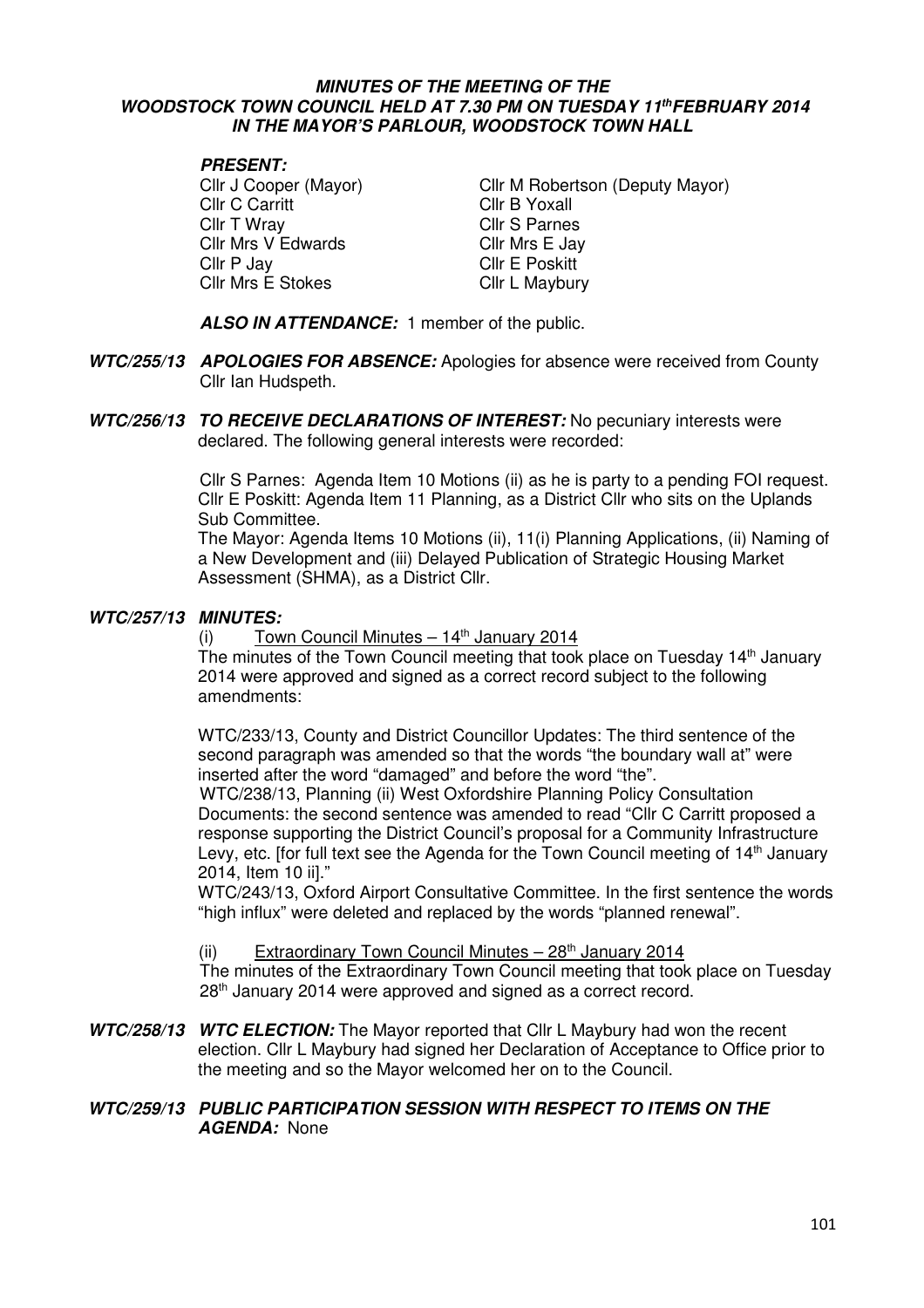# **WTC/260/13 COUNTY AND DISTRICT COUNCILLOR UPDATES**

### (i) Report from County Councillor I Hudspeth

The Council received and noted the February report from County Cllr I Hudspeth. WTC congratulated OCC on the "City Deal" that had secured approximately £55.5 million of government funding. It was noted that OCC was still to respond to the concerns raised at the last meeting about damage in Harrison's Lane and so this will be followed up.

**ACTION:** The Town Clerk will ask Cllr I Hudspeth whether he has yet received a copy of the SOFO business plan.

(ii) Report from District Councillors J Cooper and E Poskitt

The council received and noted the February report from District Cllrs J Cooper & E Poskitt.

# **WTC/261/13 QUESTIONS:** None.

## **WTC/262/13 CONDUCT OF COUNCIL MEETINGS**

Cllr B Yoxall presented his agenda item and said that he considered that the "one speech" rule introduced by the council in 2012 affected the quality of debate due to the restriction. Cllr B Yoxall proposed the following motion that was seconded by Cllr T Wray, that WTC Standing Order number 6q be amended so that the following words are added at the end "except by leave of the Chairman". Discussion followed. Cllr P Jay proposed an amendment to the motion to add the following words "and take the opportunity to review any other Standing Orders requiring revision". This amendment was accepted by Cllrs B Yoxall and T Wray.

 The proposed Standing Order will sit for one month and be included on the March TC agenda.

**ACTION:** The Town Clerk will put this item on the March TC agenda.

**WTC/263/13 COMMUNICATIONS:** The Mayor reported that a tree had fallen on the Finance Assistant's car during the recent bad weather but luckily although the car had to be written-off the Finance Assistant had been unhurt.

The British Legion has written to the Mayor about the various events that they are planning to commemorate the 100<sup>th</sup> Anniversary of the start of WW1 and the 70<sup>th</sup> Anniversary of "D Day". He will keep the council updated. An update about the possible move of the Doctors surgery to the current Police Station site was received.

## **WTC/264/13 MOTIONS PRESENTED TO COUNCIL:**

 The following motions were received and considered in accordance with WTC Standing Orders:

(i) Motion submitted by Cllr B Yoxall

Cllr B Yoxall proposed that noting that retention of the so-called "Capability Brown" painting on Woodstock Town Council premises is likely to lead to its further deterioration and alternative storage arrangements are not satisfactory, it is considered that the most sensible option is to realise its value by offering it for sale at auction at the earliest possible date.

This motion was seconded by Cllr Mrs E Jay. Discussion followed about whether the picture should be put on display in the Town Hall or sold.

Cllr E Poskitt proposed the following amendment: that WTC agrees to sell the picture if this is the agreement of the Woodstock Town Meeting.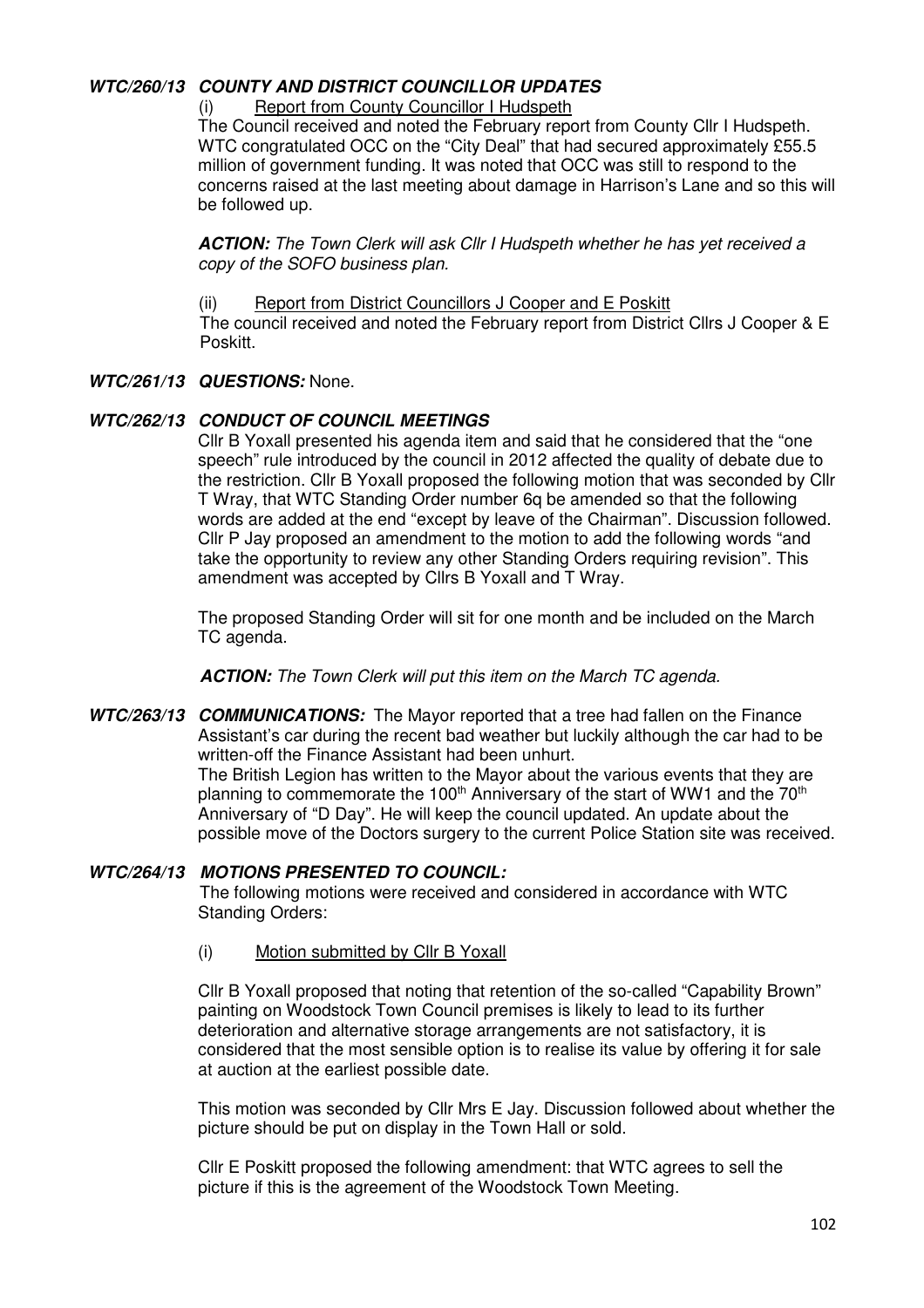This motion was seconded by Cllr C Carritt. Further discussion followed and then the amendment was put to the vote the results of which were 6 votes for and 6 votes against. The Mayor used his casting vote to vote against the proposed amendment which therefore fell.

Cllr Mrs V Edwards proposed the following amendment to the motion that was seconded by Cllr P Jay, and the council

**RESOLVED** (10 votes for and 2 abstentions) that the following words be added to the end of the original motion: "That a reserve price be set and that if the auction is successful proceeds of the sale be ring-fenced for capital projects that benefit the community of Woodstock".

The main motion as amended was then put and the council

**RESOLVED** (7 votes for and 5 votes against) that noting that retention of the socalled "Capability Brown" painting on Woodstock Town Council premises is likely to lead to its further deterioration and alternative storage arrangements are not satisfactory, it is considered that the most sensible option is to realise its value by offering it for sale at auction at the earliest possible date, that a reserve price be set and that if the auction is successful proceeds of the sale be ring-fenced for capital projects that benefit the community of Woodstock.

## (ii) Motion submitted by Cllr S Parnes

Cllr S Parnes declared a general interest in his motion. Cllr Parnes proposed that the Council:

 1. Concerned about a secretive mystery sale of District Council land (including freehold disposal of a non-publicly identified District Council owned building) in Woodstock;

 2. Having regard and support for our Mayor's comments as District Councillor at: (a) WODC's January 15th Cabinet meeting where he suggested consideration of alternative means of disposal of the property by auction or tender rather than private treaty; and

(b) WODC's Jan 22nd Council meeting where he suggested that in future there should be a system whereby local members are advised of any proposal in their wards;

 3. Considering that in the present circumstances where the Town is enduring effects of an on-going array of controversial multi-dwelling development applications along the Shipton & Hensington Roads corridor and vicinity, unadvertised private treaty sales of undisclosed publicly owned land and/or buildings in Woodstock is bound to produce negative effects on public confidence - including in relation to concerns of achieving best value for money;

Resolves that Woodstock Town Council shall write to WODC's Chief Executive, communicating the contents of the paragraphs above, and to request the identification of the publicly owned land in our Town.

Cllr P Jay seconded the motion.

 Discussion followed during which Cllr C Carritt proposed an amendment which was seconded by Cllr Mrs E Stokes that items 1-3 would be deleted and that WTC would resolve to write to WODC asking for identification of publicly owned land in this town [Woodstock]. The result of the subsequent vote was 5 votes for, 6 votes against and 1 abstention therefore the proposed amendment fell.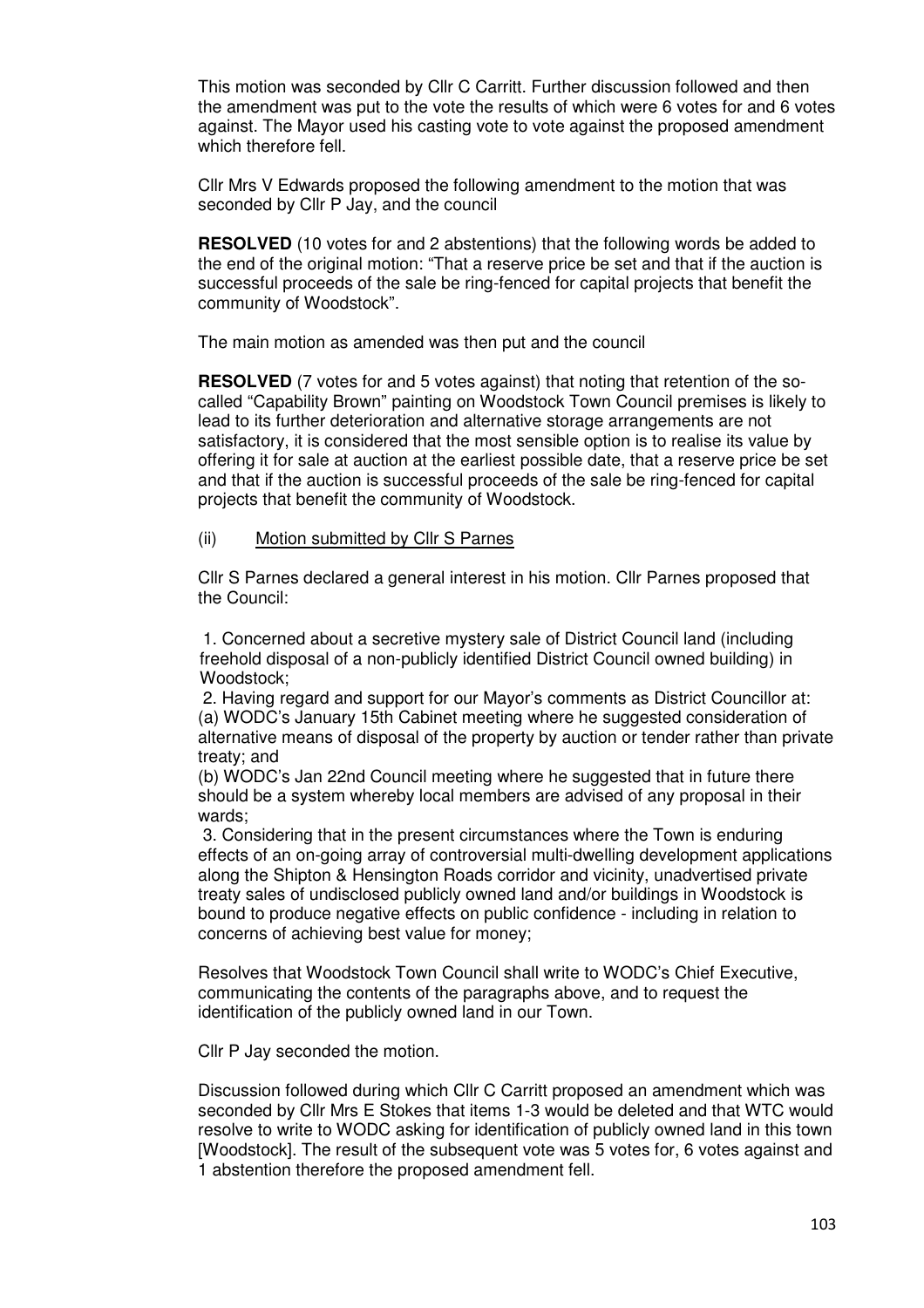Cllr T Wray proposed an amendment whereby the words "secretive mystery" are deleted from part one of the motion and this amendment was accepted by Cllrs S Parnes and P Jay.

 Cllrs Mrs V Edwards proposed an amendment whereby section 3 would be removed from the motion. This amendment was seconded by Cllr E Poskitt and accepted by Cllrs S Parnes and P Jay. The motion as amended was then put and the council

**RESOLVED** (11 votes for and 1 abstention) that the Council:

 1. Concerned about a sale of District Council land (including freehold disposal of a non-publicly identified District Council owned building) in Woodstock;

2. Having regard and support for our Mayor's comments as District Councillor at: (a) WODC's January 15th Cabinet meeting where he suggested consideration of alternative means of disposal of the property by auction or tender rather than private treaty; and

(b) WODC's Jan 22nd Council meeting where he suggested that in future there should be a system whereby local members are advised of any proposal in their wards;

shall write to WODC's Chief Executive, communicating the contents of the paragraphs above, and requesting the identification of the publicly owned land in our Town.

**ACTION:** The Town Clerk will write to Mr Hoare at WODC.

### **WTC/265/13 PLANNING:**

The Mayor and Cllr E Poskitt declared general interests.

(i) Planning Applications

The council received and considered the following planning applications:

a) Ref: 14/0076/P/FP, 15 Marlborough Crescent, Woodstock: Construction of dormer window to rear elevation.

**RESOLVED** that Woodstock Town Council wishes to make no comment about this planning application.

b) Ref: 14/00092/P/FP, 18 Hensington Road, Woodstock: Alterations and extensions to side and rear elevations.

**RESOLVED** that Woodstock Town Council wishes to make no comment about this planning application.

c) Ref: 14/0101/P/FP, 9 New Road, Woodstock: Erection of two storev and single storey extensions. Erection of garden shed and alterations to existing vehicular access.

Cllr E Poskitt proposed, Cllr Mrs E Jay seconded and WTC

**RESOLVED** (8 votes for, 3 votes against and 1 abstention) that it **objects** to this planning application on the grounds of planning policy B2, over development.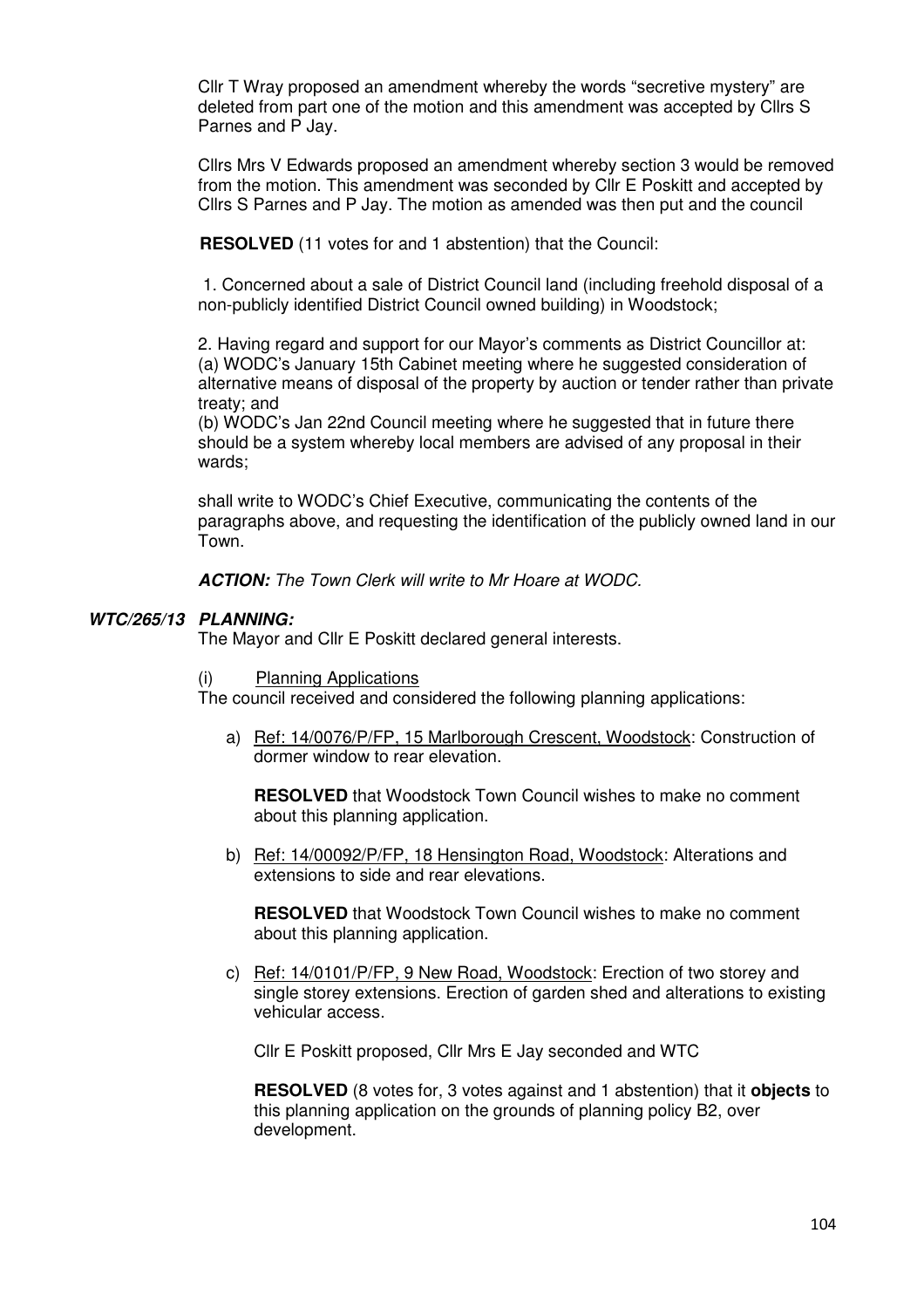d) Ref: 14/0113/P/FP, Woodstock Methodist Church, 40 Oxford Street, Woodstock: Erection of single and two storey link extension (Amendments to Planning Permission12/1788/P/FP to increase floor area by 34sq).

**RESOLVED** that Woodstock Town Council wishes to make no comment about this planning application.

e) Ref: 14/0121/P/FP, 17 Park Lane, Woodstock: Insertion of new dormer to front elevation.

**RESOLVED** that Woodstock Town Council wishes to make no comment about this planning application.

## **ACTION:** The administrative officer will send the planning responses to WODC.

## (ii) Naming of a New Development

The council received and considered an application to officially address a new development at Shipton Road, Woodstock and some supplementary information from Cllr S Parnes. Cllr P Jay proposed and Cllr S Parnes seconded a motion that the new development be called "Golgotha Court" but this fell on a vote (2 votes for, 10 votes against).

Cllr C Carritt proposed that in recognition of the locally connection and lovely garden of a previous householder the new development be called "Harriet's Garden". The Deputy Mayor seconded this motion and WTC

**RESOLVED** (7 votes for, 3 against and 2 abstentions) that Woodstock Town Council recommends that the new development is called "Harriet's Garden".

(iii) Delayed Publication of Strategic Housing Market Assessment (SHMA) The council received and considered a report from Cllr Parnes about the delay in WODC's publication of the SHMA, and related updates. Cllr P Jay proposed that WTC:

- (i) takes note of the report from Cllr S Parnes and reaffirms its endorsement on the 18<sup>th</sup> December 2012 of the resolution of the Town meeting on  $12<sup>th</sup>$ December 2012,
- (ii) supports the view consistently expressed by a majority of the Woodstock electorate that Woodstock has completed its contribution to the District's housing strategy and
- (iii) opposes any further allocation to Woodstock with the Local Plan 2012.

This motion was seconded by Cllr S Parnes. Discussion followed and the motion was then put. A Cllr called for a named vote the result of which was:

For: Cllrs P Jay and S Parnes (2). Against: Cllrs C Carritt, J Cooper, Mrs V Edwards, L Maybury, E Poskitt, M Robertson and Mrs E Stokes, (7) Abstained: Cllr Mrs E Jay, T Wray and B Yoxall (3) The motion fell.

# **WTC/266/13 COMMUNITY SAFETY PARTNERSHIP MEETING 6TH FEBRUARY 2014**

The council received and noted an oral report from Cllr P Jay. It was noted that a representative from WODC will attend the next meeting to address the council about the work of the Community Partnership.

**ACTION:** The Town Clerk will include this item on the agenda for the March TC meeting.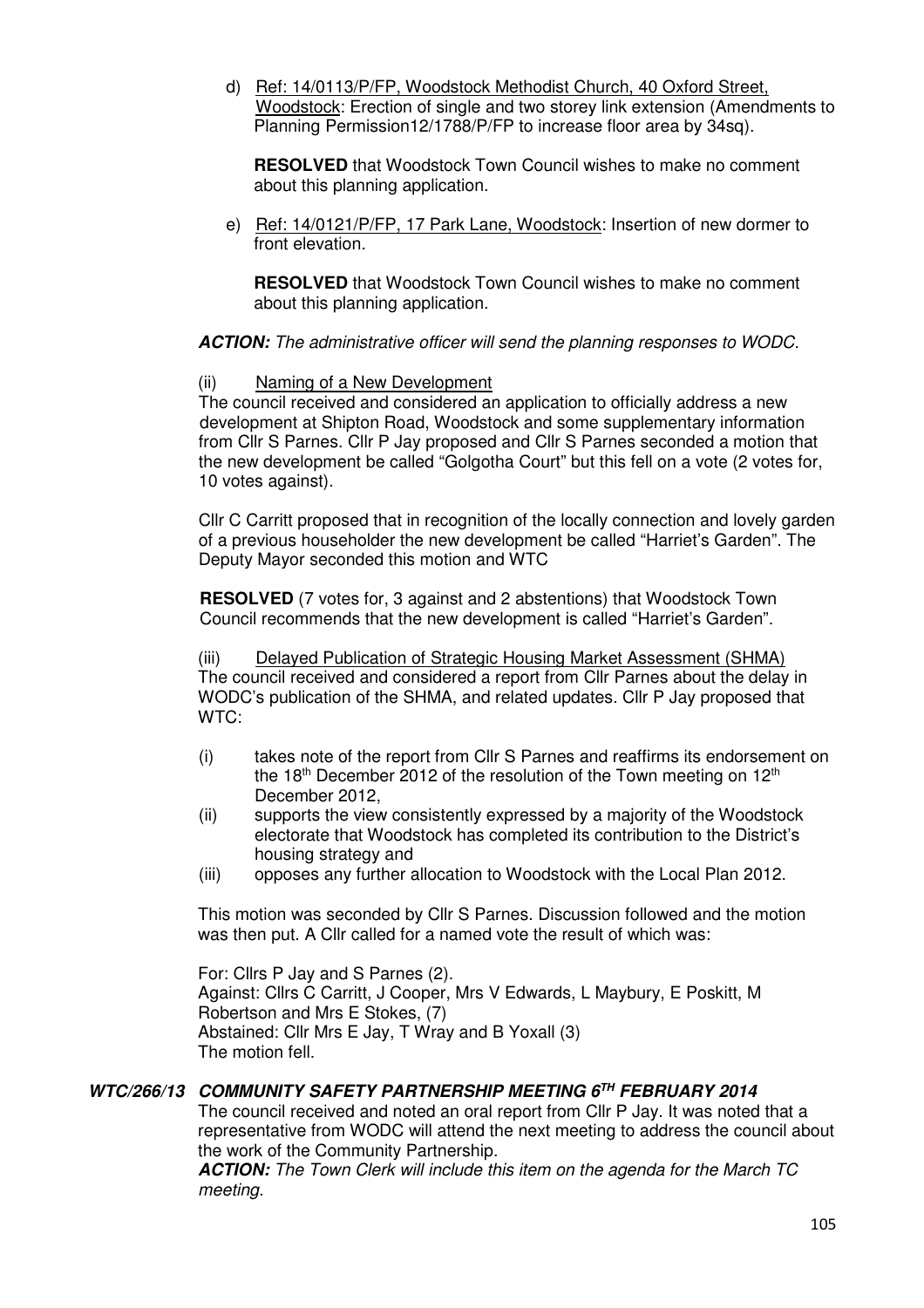# **WTC/267/13 REPORT OF THE RESPONSIBLE FINANCIAL OFFICER – FEBRUARY 2014**

The report of the Responsible Financial Officer was received and noted.

## (i) List of payments for January

**RESOLVED** That the list of payments totalling £31,417.65 made in the month of January 2014 were received and approved.

#### (ii) Bank Reconciliation Statements for January 2014

The council received and considered the bank reconciliation statements for January 2014.

(iii) Summary and Detailed Income & Expenditure Statements for January 2014 The council received and considered the summary and detailed income & expenditure statements for January 2014

## (iv) Projected Budget Outturn 2013/14

The council received and noted a paper from the Finance Assistant about the projected end of year figures.

### (v) Internal Controls

The council noted that the internal controls for Asset Controls and Income Controls undertaken by Cllrs in January were certified satisfactory.

### (vi) Risk Assessment

The Town Clerk reported that the risk assessment for WTC had been updated and thanked the Cllrs that had contributed to this. The Mayor proposed, the Deputy Mayor seconded and the council

**RESOLVED** that the updated risk assessment is approved by WTC

**ACTION:** The updated risk assessment will be signed by the Mayor and the Town Clerk.

## **WTC/268/13 PARKING REVIEW**

The council received and noted the draft report about the parking review from Cllr C Carritt. Cllr C Carritt was thanked for his considerable work on this report and discussion followed.

Cllr C Carritt proposed, Cllr B Yoxall seconded and WTC

**RESOLVED** (10 votes for 1 vote against and 1 abstention) that:

- 1. WTC notes the result of the Town Centre parking review and public consultation and resolves that nominated representatives from WTC enter discussions with WODC and OCC on next steps. No delegated powers to be conferred on the Council members so delegated and a further report brought to Council in due course. Further, it is recommended that the town centre parking issue be included in the Annual Town Meeting agenda in March to enable further public debate and that following this meeting the report be put on the WTC web site and a brief summary put into Woodstock & Bladon News.
- 2. Cllr Carritt and the Mayor will draft a letter about residents' issues that need to be taken up with WODC and OCC and the Cllrs on the Traffic Advisory Committee will take this matter forward.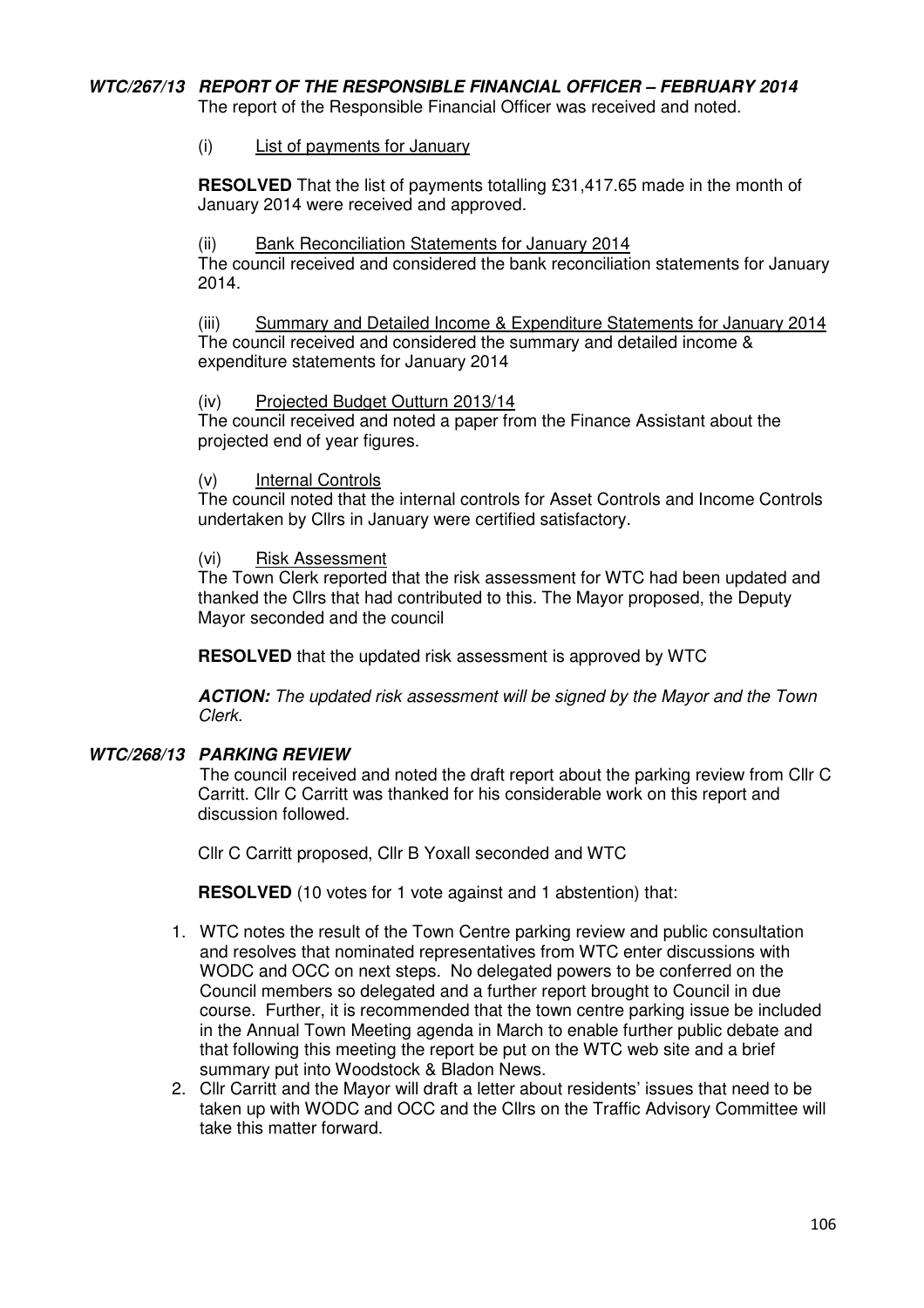# **WTC/269/13 MAYOR'S COMMITTEE**

The council received and considered the minutes from the Mayor's Committee meeting that was held on 28<sup>th</sup> January 2014. The Mayor proposed and the Deputy Mayor seconded the recommendation of the Mayor's Committee that town council papers be distributed electronically to Cllrs. Discussion followed.

Cllr B Yoxall proposed an amendment to the motion that hard copies be made available to Cllrs that request them. This amendment was seconded by Cllr Mrs E Stokes and WTC.

**RESOLVED** (7 votes for, 3 votes against and 2 abstentions) that hard copies are made available to Cllrs that request them.

 The motion as amended was then put. A Cllr called for a named vote the result of which was:

 For: Cllrs J Cooper, Mrs V Edwards, L Maybury, P Jay, E Poskitt, Mrs E Stokes and B Yoxall (7) Against: Cllrs C Carritt, Mrs E Jay and S Parnes (3) Abstentions: Cllrs M Robertson and T Wray (2)

**RESOLVED** that town council papers will be distributed electronically to Cllrs and that hard copies will be made available to Cllrs that request them.

### **WTC/270/13 WATER MEADOWS UPDATE**

The council received and noted a report by Cllr Mrs E Jay.

### **WTC/271/13 MEMORIAL INSPECTIONS**

The council received and considered an oral report by Cllr C Carritt and some information previously circulated by the Town Clerk about the previous cost of the memorial testing that had been undertaken in the cemeteries. Cllr C Carritt proposed, Cllr Mrs E Jay seconded and WTC

**RESOLVED** that ICCM be asked to undertake memorial testing at the Green Lane and Hensington Road cemeteries in June 2014 and report their findings for a total cost of £1,250.00 plus VAT.

### **WTC/272/13 PROPERTY REPORT**

The council received and considered a report from Cllr Mrs V Edwards, the Council Member for Property (CMfP).

### **EXCLUSION OF THE PUBLIC AND PRESS**

The CMfP proposed that in view of the nature of the business to be transacted the public and press be temporarily excluded from the meeting (Public Bodies (Admission to Meetings) Act 1960 s.1). The Mayor seconded this motion and WTC.

#### **RESOLVED**

That members of the public leave the meeting temporarily whilst the Council considered confidential information.

#### (i) 4 Park Street

The CMfP reported that the refurbishment of 4 Park Street is progressing to time and budget and will be signed off on 26<sup>th</sup> February. References have been taken for the new tenants and a deposit obtained. The new tenants will move in on  $5<sup>th</sup>$  March, initially on a two year lease at a rent that CJ has advised to be the market rate.